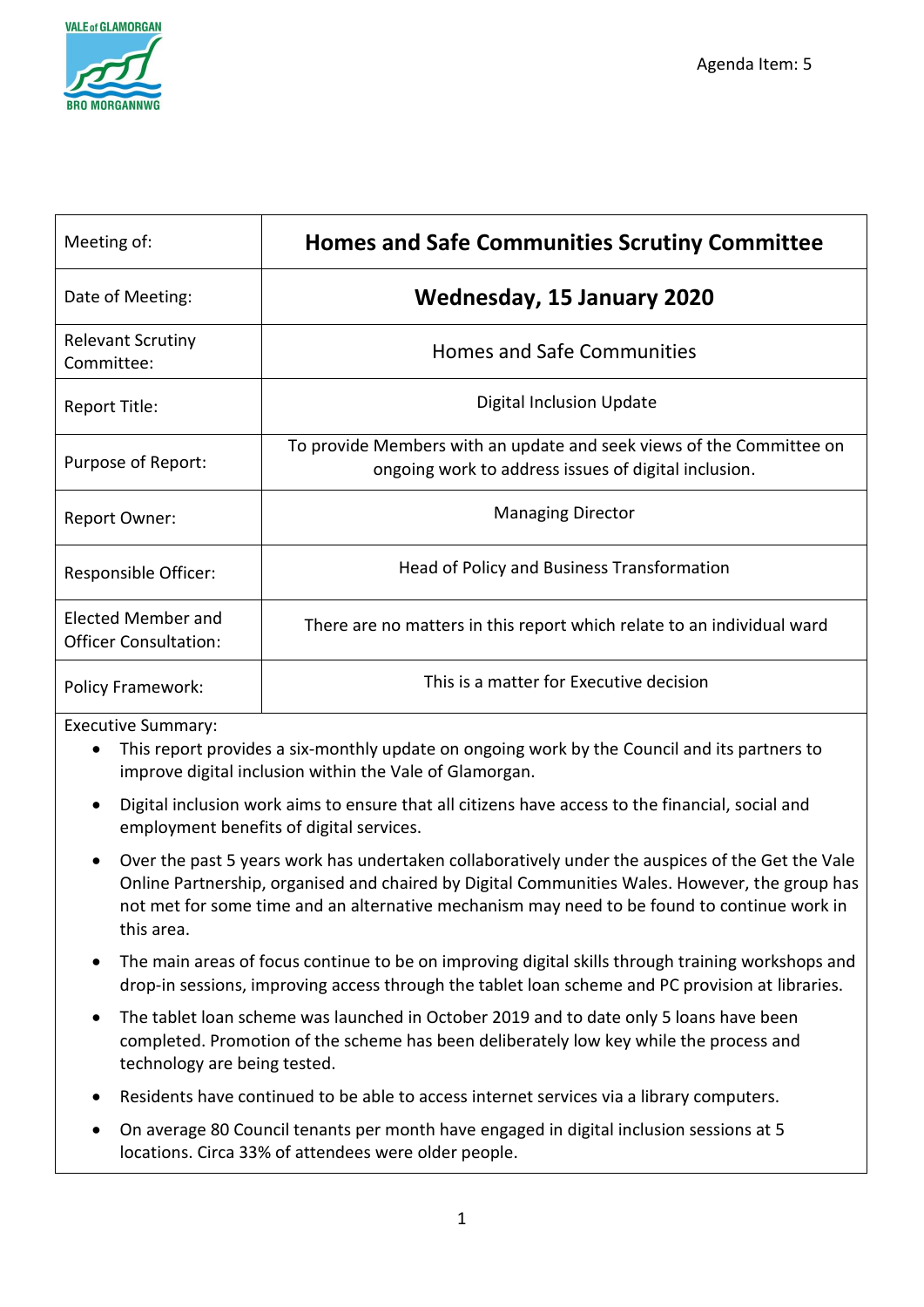

- A plan to improve digital skills and access for armed forces veterans has been agreed in conjunction with Vale of Glamorgan Armed Forces Covenant Partnership and Digital Communities Wales to deliver Digital Champion training to Armed Forces support organisations.
- Palmerston Community Learning Centre offers "Computer Workshops" throughout the year focusing on improving key internet skills as well as more advanced use of software applications.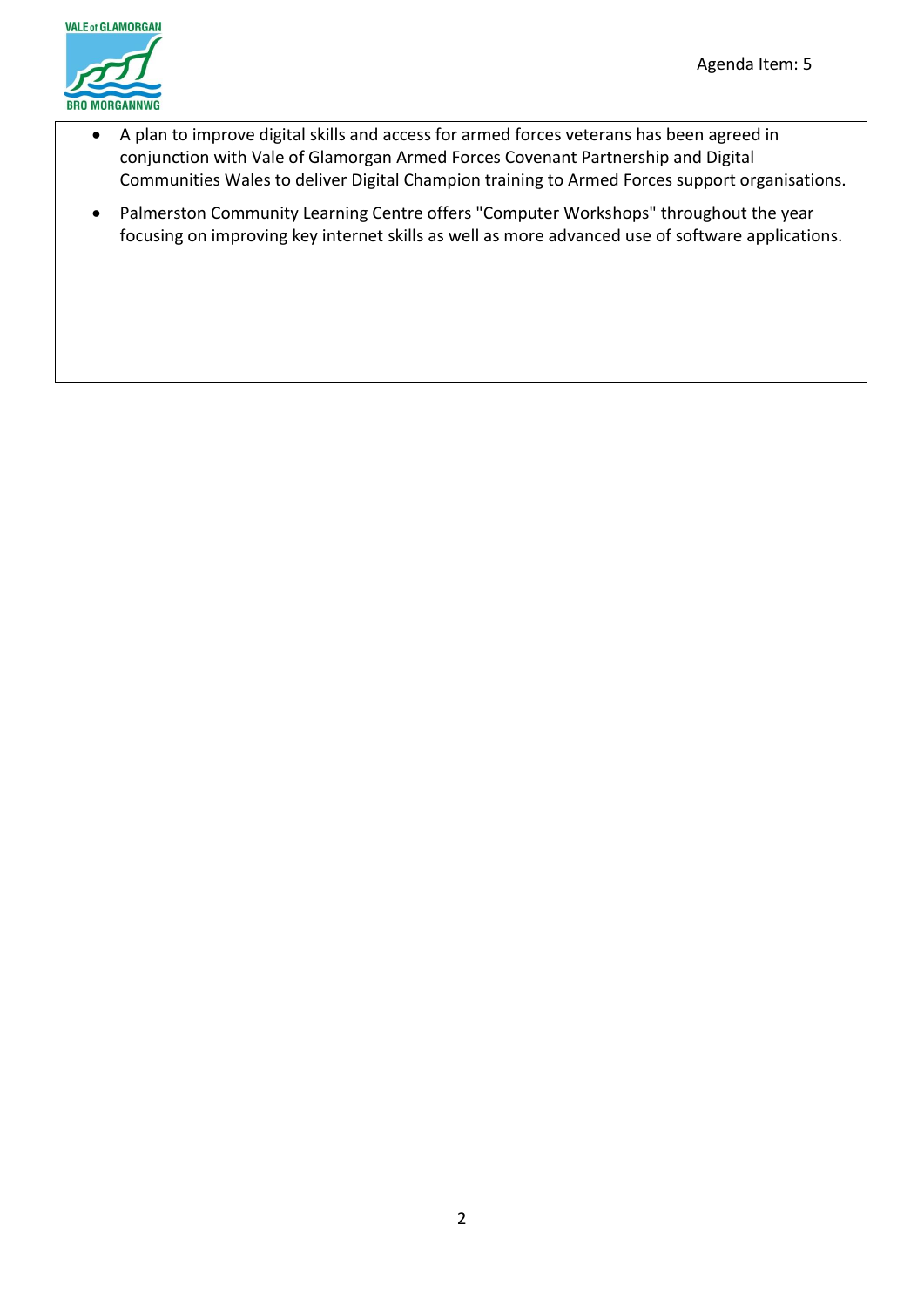#### **Recommendation**

**1.** That Homes and Safe Communities Scrutiny Committee note the contents of this report and provide feedback relating to the work being undertaken to address issues of digital inclusion.

### **Reason for Recommendation**

**1.** To give Members of the Committee an overview of the work being undertaken to support citizens who are not able to use digital and online services due to lack of access or skills and enable members of the Committee to consider and provide feedback on this work.

#### **1. Background**

- **1.1** The Council's Digital Strategy sets out an ambition to enable citizens to get the services and information they need online digitally by default. This means embracing technology to re-design our services and the way they are provided to citizens.
- **1.2** The strategy recognises that not all citizens have the skills or access to digital services and commits the Council to "equipping residents with the digital skills and technologies they need to enhance their lives".
- **1.3** In 2010, the Welsh Government published the Digital Inclusion Framework which identified the groups of people most likely to be digitally excluded: older people, disabled people, social housing tenants, economically inactive people and those experiencing in-work poverty.
- **1.4** 80% of households in the Vale of Glamorgan have access to superfast broadband providing fast and efficient access to digital services.
- **1.5** 21.6% of the Vale of Glamorgan population is over 65 years old (2019) and this age group is forecast to increase as a proportion of the population in the future.
- **1.6** As of 1st March 2019, 3.4% of the working age population in the Vale of Glamorgan were economically inactive. This is lower than both the Welsh average (4.5%) and the Great Britain average (4.1%).
- **1.7** The Vale of Glamorgan Council is the largest social housing provider in the area with 4,000 tenants. Newydd Housing Association provides 1,576 properties
- **1.8** The Council has been working collaboratively with partners through the Get The Vale Online (GTVO) partnership to address issues of digital inclusion. GTVO is chaired by Digital Communities Wales and comprises representatives from Newydd Housing Association, Job Centre Plus, Castleland Community Centre, Royal National Institute for the Blind, 50+ Forum and Digital Champions in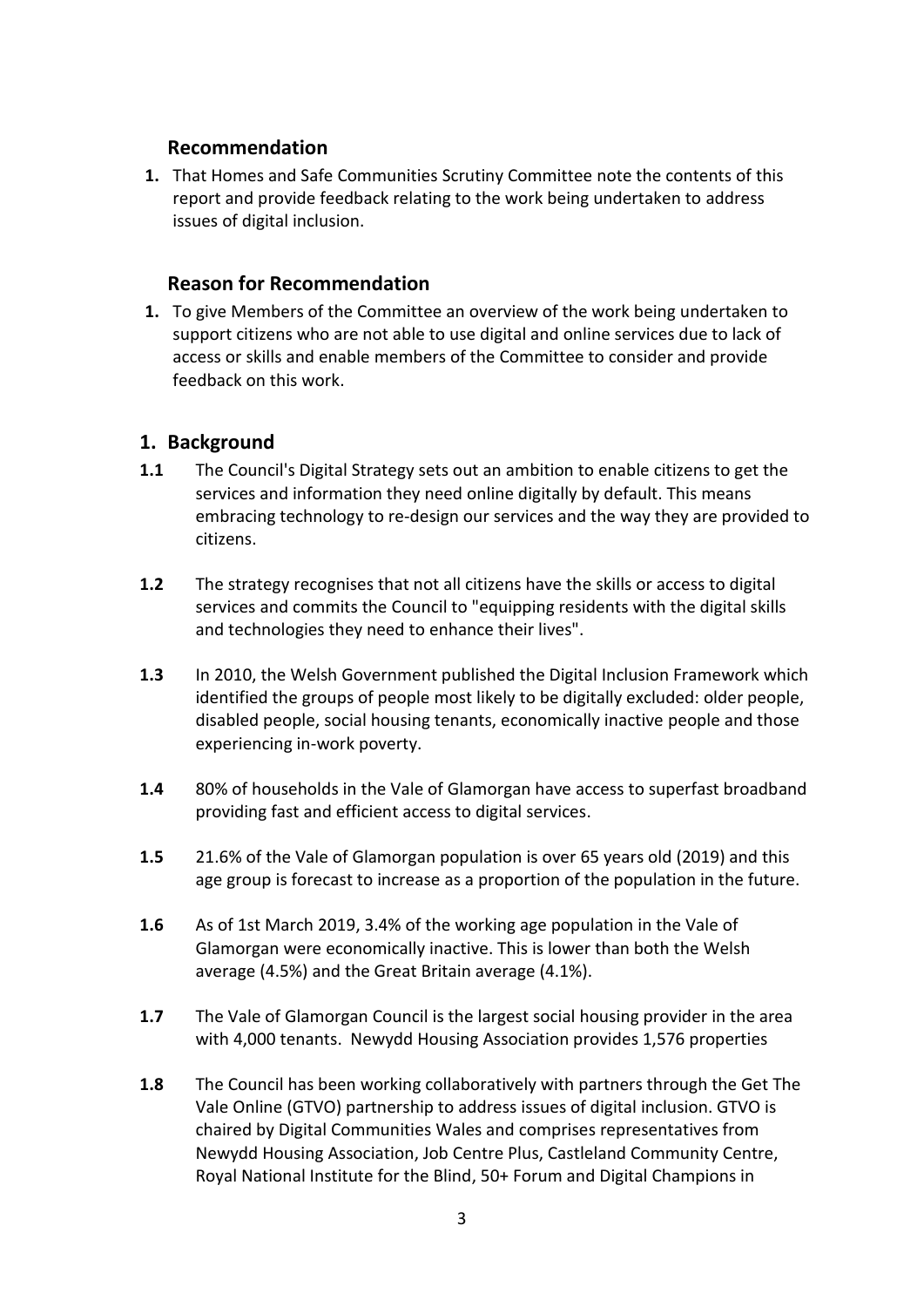addition to Council representatives from Customer Relations, Supporting People, Vale Homes and Library services.

## **2. Key Issues for Consideration**

- **2.1** Over the past 5 years digital inclusion work has been undertaken collaboratively under the auspices of the Get the Vale Online (GTVO) Partnership, organised and chaired by Digital Communities Wales. However, the group has not met in the previous 6 months and alternative mechanisms may need to be found to continue work if the group cannot be reconvened. The Operational Manager for Customer Relations is currently in discussions with partners involved in the group to establish whether it remains viable or to seek views on how alternatives can be put in place.
- **2.2** The main way in which GTVO provides citizens with opportunities to improve their digital skills is by providing training by 27 Digital Champions at "drop-in sessions" at various locations across the county. This has continued over the period. However, data on attendees and outcomes is not currently available.
- **2.3** In October 2019, GTVO launched Wales' first scheme to lend iPads to library customers to provide accessibility to digital services and improve digital skills. Each library has 2 tablets to lend with 8Gb of data download available per month and will be prebuilt to allow quick start-up to encourage customers to start using the tablets quickly.
- **2.4** The scheme was launched initially at Llantwit Major Library and at the time of this report, 5 library members have taken advantage of the service. The pilot phase has identified an issue relating to the "resetting" of returned tablets and erasing of customer personal data which library staff have found time consuming and complex. This has prevented further roll out of the scheme to date. GTVO is working with library staff to establish a quicker and easier way of completing this work.
- **2.5** Newydd Housing Association is continuing with a pilot to use Amazon Alexa devices in Care Homes and Sheltered Housing to address issues of social isolation and promote independence. The results of this pilot will be reported to Committee in the future.
- **2.6** Citizens Advice continues to provide support to citizens claiming Universal Credit under their "help to claim" initiative.
- **2.7** The Council's Housing and Building Services department is providing training to an average of 80 tenants per month at Aberaeron Hub (Gibbonsdown), Redlands Avenue (Penarth), Fairoaks (Dinas Powys), Crawshay Court (Llantwit Major) and Longmeadow Court (Cowbridge). Digital Inclusion sessions are supported by Adult Learning team and Volunteer digital champions. 50% of all attendees report increased self-confidence when using the internet and approximately one third are older people. To support this work the department has recently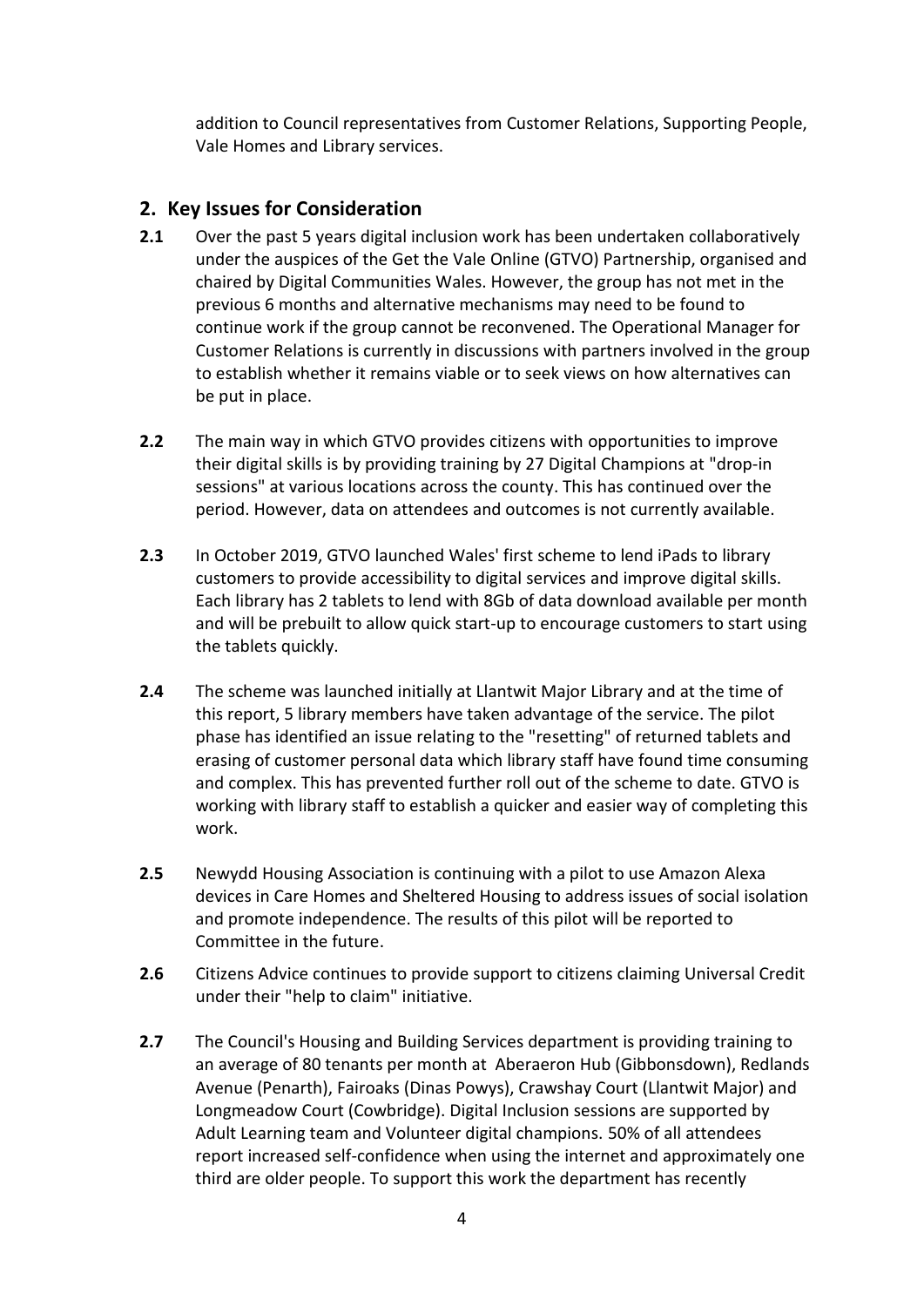identified a tenant volunteer to act as a digital champion running training sessions and delivering 1-1 support.

- **2.8** In the previous update, the Committee was informed that the GTVO partnership would be producing a Digital Inclusion Action Plan for 2019-21 to shape and prioritise its activities. Proposals under consideration included options for working with Armed Forces veterans' organisations, working with partners to establish the scale of digital exclusion in the Vale of Glamorgan and working to improve the digital skills of customer facing Council staff so that they could provide better support to residents.
- **2.9** While the GTVO Partnership has not met subsequently, work on these actions has been progressed.
- **2.10** On 16 October 2019 the Vale of Glamorgan Armed Forces Covenant Partnership agreed a proposal to create Digital Champions to provide digital skills training and improve access for veterans through existing support groups. This work is being sponsored by the Council's Armed Forces Champion, Cllr Eddie Williams and led by Abigail Warburton, Armed Forces Liaison Officer. Digital Champion Training is expected to commence during quarter 4 2019/20.
- **2.11** The Operational Manager for Customer Relations is currently working with Digital Communities Wales to create a proposal for training of customer facing Council staff to support residents with accessing online services. The proposal will be presented by 31st March 2020 with the intention of launching the training scheme in Quarter 1 2020/21.
- **2.12** The Welsh Government has announced funding for a Chief Digital Officer with a supporting team for Welsh Local Government, to be hosted by the Welsh Local Government Association. The purpose of the post will include how issues of Digital inclusion will be addressed nationally. It will be important to monitor any associated strategies, policy decisions and funding arrangements to ensure Vale of Glamorgan alignment and take advantage of any opportunities that may arise for the benefit of our residents.

# **3. How do proposals evidence the Five Ways of Working and contribute to our Well-being Objectives?**

- **3.1** Digital inclusion is a key element of the Council's Digital Strategy which contributes to the Council's transformational change programme, Reshaping Services. The Reshaping Services programme aims to ensure the Council protects priority services for residents and involves working differently and responsively to customer needs.
- **3.2** The issues relating to digital inclusion are being addressed collaboratively, maximising use of resources and helping to ensure that solutions are sustainable.